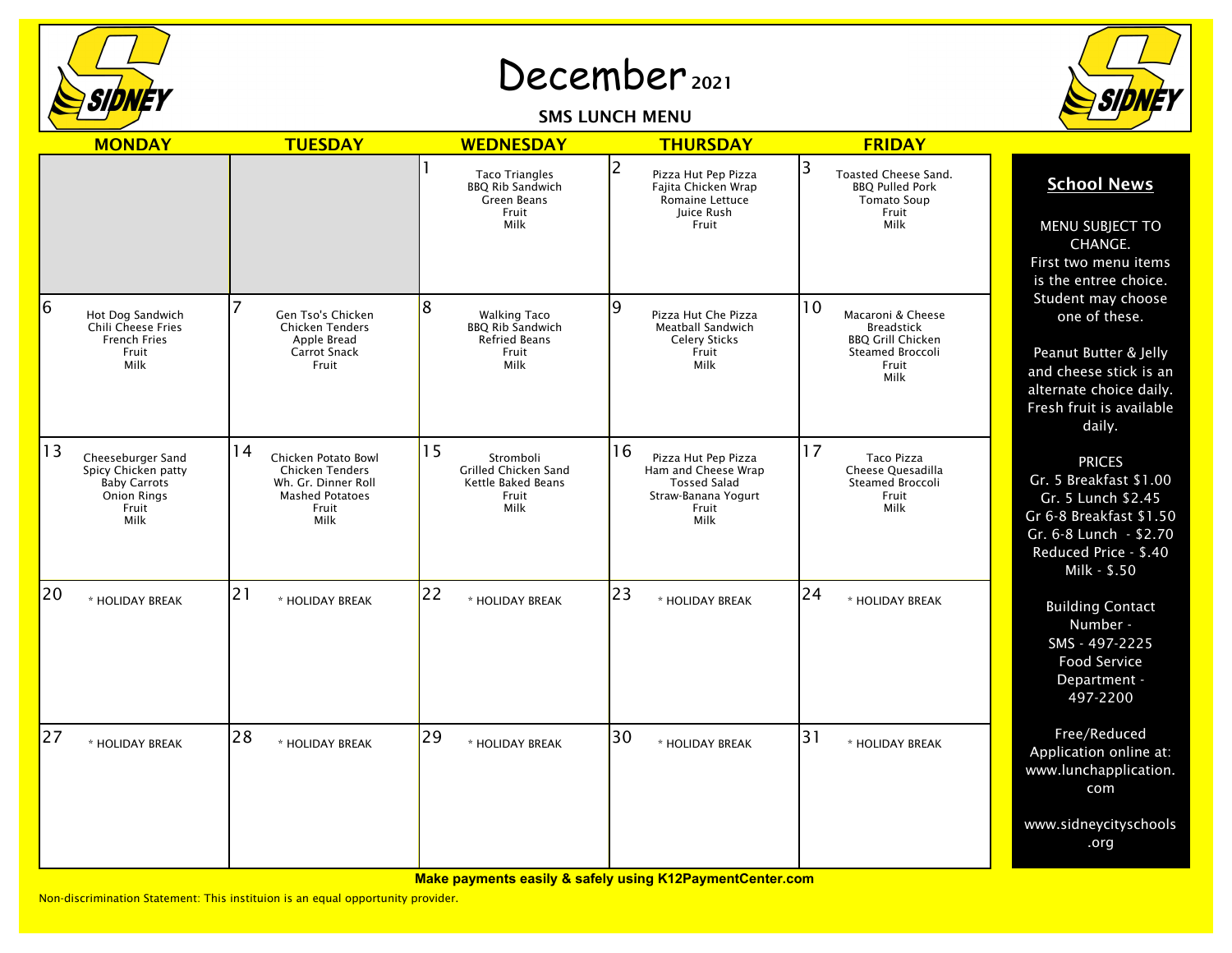| <b>Serving Date</b> | <b>Recipe</b>                          | <b>Allergens</b>                               |
|---------------------|----------------------------------------|------------------------------------------------|
| 12/01/2021          | R-0255 - Milk                          | Milk                                           |
|                     | R-0289 - Taco Triangles (Elem/MS)      | Milk, Wheat, Soybeans                          |
|                     | R-0484 - Uncrustable (Elem/MS)         | Milk, Peanuts, Wheat, Soybeans                 |
|                     | R-0486 - BBQ Rib Sandwich (MS)         | Milk, Wheat, Soybeans                          |
|                     | R-0656 - Pizza Hut Pep Pizza           | Milk, Wheat                                    |
|                     | R-0935 - Chocolate Ice cream-Hershey's | Milk                                           |
| 12/02/2021          | R-0213 - Walking Taco                  | Milk, Soybeans (soy)                           |
|                     | R-0255 - Milk                          | Milk                                           |
|                     | R-0484 - Uncrustable (Elem/MS)         | Milk, Peanuts, Wheat, Soybeans                 |
|                     | R-0656 - Pizza Hut Pep Pizza           | Milk, Wheat                                    |
|                     | R-0891 - Fajita Chicken Wrap           | Wheat, Soybeans                                |
| 12/03/2021          | R-0203 - Toasted Cheese Sandwich       | Milk, Wheat, Soybeans (soy)                    |
|                     | R-0255 - Milk                          | Milk                                           |
|                     | R-0356 - Tomato Soup-Elem/MS           | Wheat                                          |
|                     | R-0484 - Uncrustable (Elem/MS)         | Milk, Peanuts, Wheat, Soybeans                 |
| 12/06/2021          | R-0255 - Milk                          | Milk                                           |
|                     | R-0259 - Hot Dog Sandwich              | Wheat                                          |
|                     | R-0335 - French Toast                  | Milk, Eggs, Wheat, Soybeans                    |
|                     | R-0484 - Uncrustable (Elem/MS)         | Milk, Peanuts, Wheat, Soybeans                 |
|                     | R-0892 - Chili Cheese Fries            | Soybeans                                       |
| 12/07/2021          | R-0235 - Baby Carrots (Elem/MS)        | Milk, Eggs                                     |
|                     | R-0236 - Chicken Tenders               | Wheat, Soybeans                                |
|                     | R-0255 - Milk                          | Milk                                           |
|                     | R-0305 - Carrot Snack (MS)             | Milk, Eggs                                     |
|                     | R-0484 - Uncrustable (Elem/MS)         | Milk, Peanuts, Wheat, Soybeans                 |
|                     | R-0655 - Mini Krispie Treat            | Milk, Soybeans                                 |
|                     | R-0661 - Apple Bread                   | Milk, Eggs, Wheat, Soybeans, facility Nut FREE |
|                     | R-0767 - General Tso's Chicken         | Milk, Eggs, Wheat, Soybeans                    |
|                     | R-0815 - Nacho & Cheese                | Milk, Soybeans                                 |
| 12/08/2021          | R-0213 - Walking Taco                  | Milk, Soybeans (soy)                           |
|                     | R-0255 - Milk                          | Milk                                           |
|                     | R-0484 - Uncrustable (Elem/MS)         | Milk, Peanuts, Wheat, Soybeans                 |
|                     | R-0486 - BBQ Rib Sandwich (MS)         | Milk, Wheat, Soybeans                          |
|                     | R-0657 - Pizza Hut Cheese Pizza        | Milk, Wheat                                    |
|                     | R-0687 - Cheddar cheese curls          | Milk                                           |
| 12/09/2021          | R-0217 - Popcorn Chicken               | Wheat, Soybeans                                |
|                     | R-0255 - Milk                          | Milk                                           |
|                     | R-0275 - Meatball Sandwich             | Milk, Wheat, Soybeans (soy)                    |